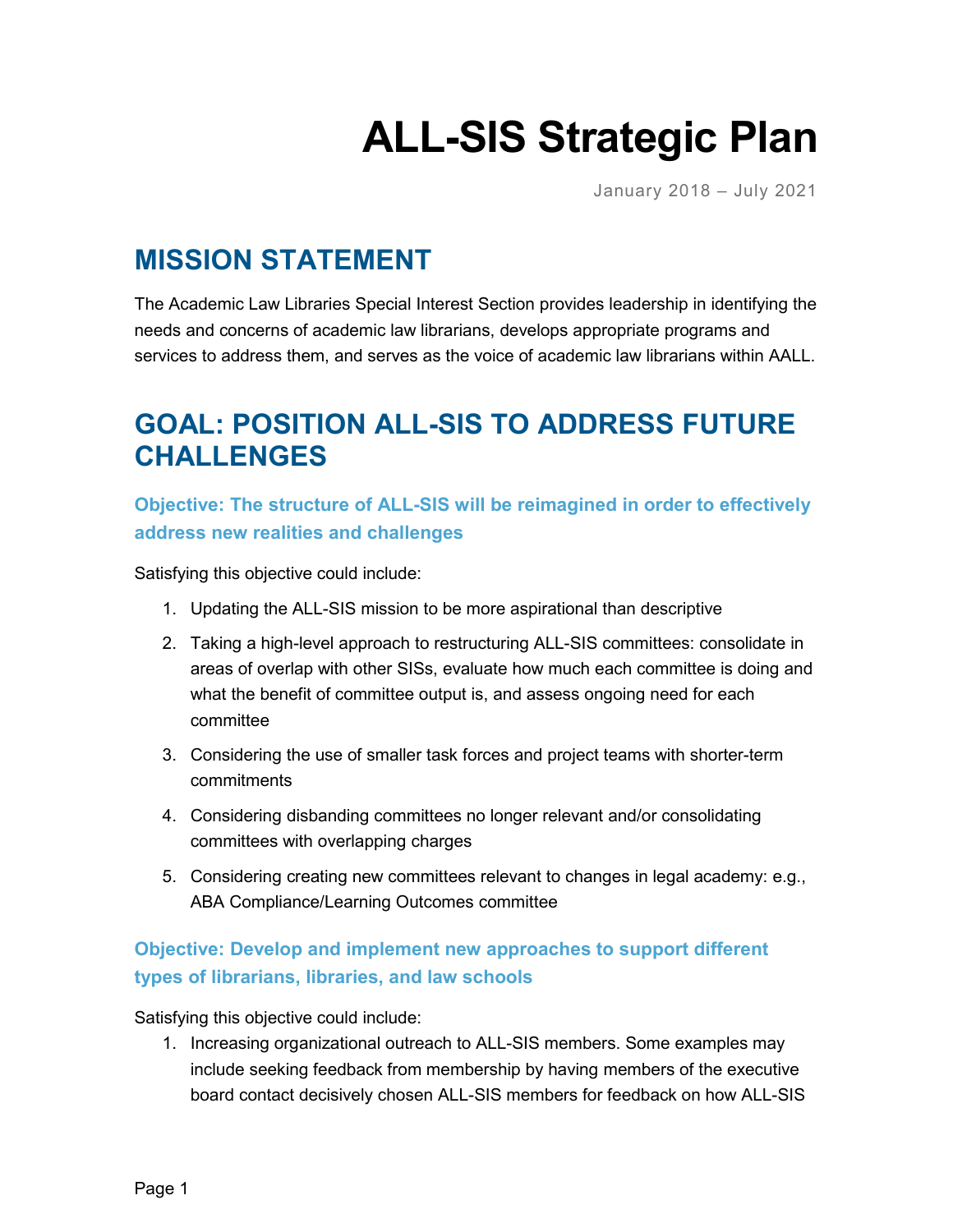can better serve them (e.g., reach out to a passive member by email to set up a phone conversation) and by conducting regular, short surveys of membership

- 2. Developing strategies to increase support of "hybrid librarians," public services librarians who do not teach, and librarians who are not in public service roles
- 3. Finding new ways to reach out to and focus on affinity groups (i.e., librarians with similar research and scholarship interests, doing similar work, or in pursuit of similar goals or initiatives) under the law librarianship umbrella
- 4. Recognizing that there are many different types of law schools and libraries, and that those who work in these diverse environments face varied and diverse challenges, and providing resources to support librarians in all environments

# **GOAL: COLLABORATE**

## **Objective: Collaborating with other SIS groups that do work similar to ALL-SIS**

Satisfying this objective could include:

- 1. Creating a collaboration committee with liaisons to other SISs where there is overlap in mission or work
- 2. Building alliances with other SIS groups, leading to the development of collaborative projects and partnerships
- 3. Revisiting ALL-SIS Popular Resources and Additional Resources to identify areas of overlap with other SIS resources, and:
	- a. Determine how to consolidate information for comprehensive resources, or
	- b. Parse resources for division to better address needs of our members to focus on resources for sub-groups within the ALL-SIS community, and
	- c. Work with AALL to better utilize their Knowledge Center resources by incorporating links to related SIS resources

#### **Objective: Integrating into our broader institutions**

Satisfying this objective could include:

- 1. Working with attorneys and firm librarians, through surveys, programming, and advisory councils, to ensure that research instruction accurately reflects the research tasks and realities of the modern lawyer
- 2. Working with the ABA to learn more about and become a voice in the discussion and development of legal education learning outcomes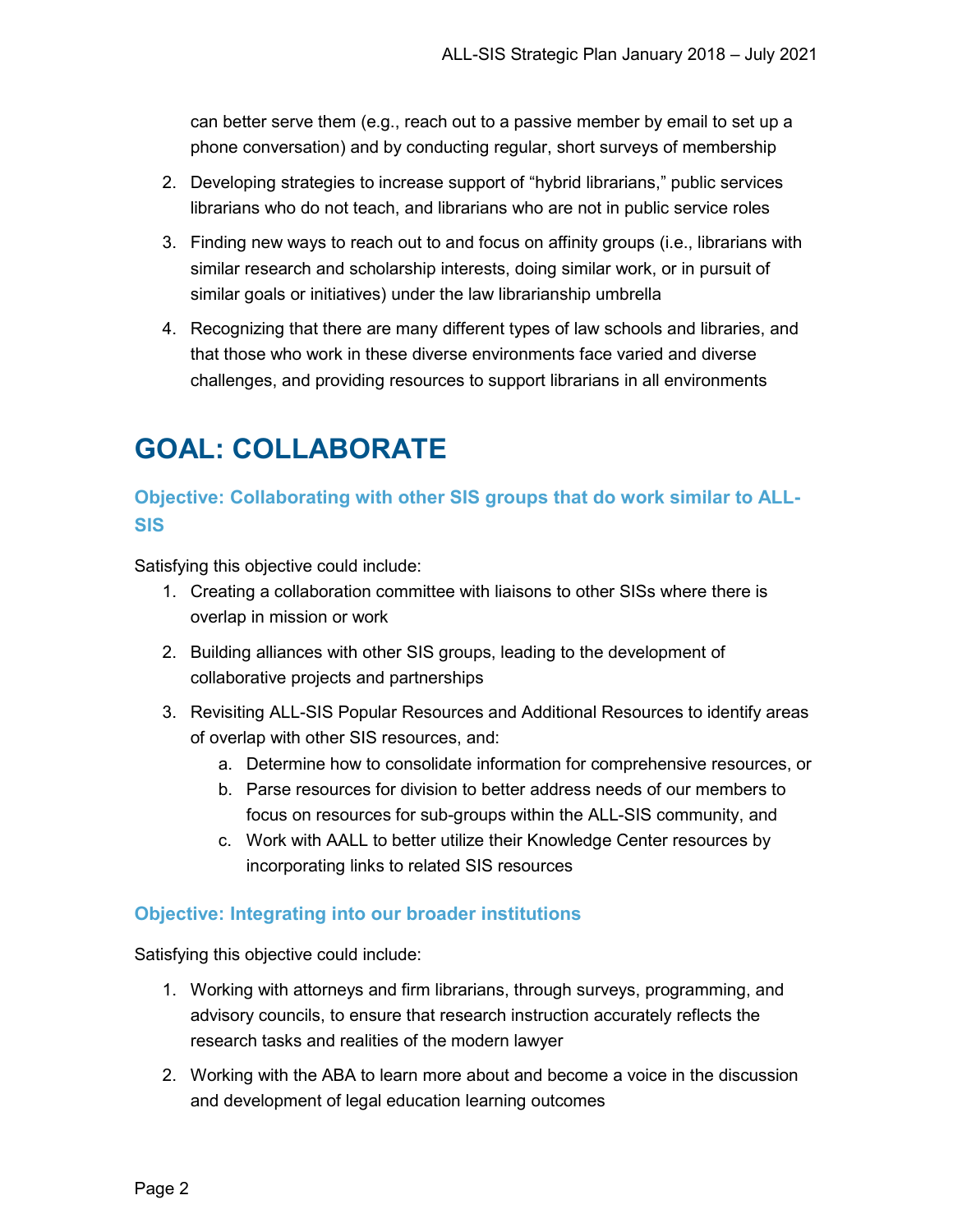3. Providing resources to the membership on how academic law librarians can serve our institutions in new ways

## **GOAL: DEVELOP THE LIBRARIANS OF TOMORROW**

#### **Objective: Help members develop professional skills**

Satisfying this objective could include:

- 1. Offering broader training opportunities to address the needs of members, including, but not limited to: management, leadership, and soft skills
- 2. Offering more discrete and specific professional skills training opportunities including, but not limited to:
	- a. Project management
	- b. Leading teams/groups/departments
	- c. Working with human resources
	- d. Learning about our broader organization(s) i.e., How to learn about the organizational structure, its mission and strategic directions, and your role in both
	- e. How to identify gaps and fill them
	- f. Leading in times of crisis or uncertainty
	- g. How to identify your own weaknesses
	- h. Giving feedback and teaching others how to give good, constructive feedback
	- i. How to learn from mistakes
	- j. How to develop and increase problem-solving and strategic thinking skills
- 3. Using webinars and e-roundtables as a way to deliver skills training to more members

## **Objective: Help members become experts in teaching technology and teaching law students about law practice technology**

Satisfying this objective could include:

- 1. Offering training, via webinar or conference presentations, on a variety of teaching tools, including slideware, student engagement tools (such as clickers, integrated polling services, etc.), screencasting, and more
- 2. Creating resources, such as toolkits, for the best teaching technologies to be used in fully online, hybrid, and in-person courses